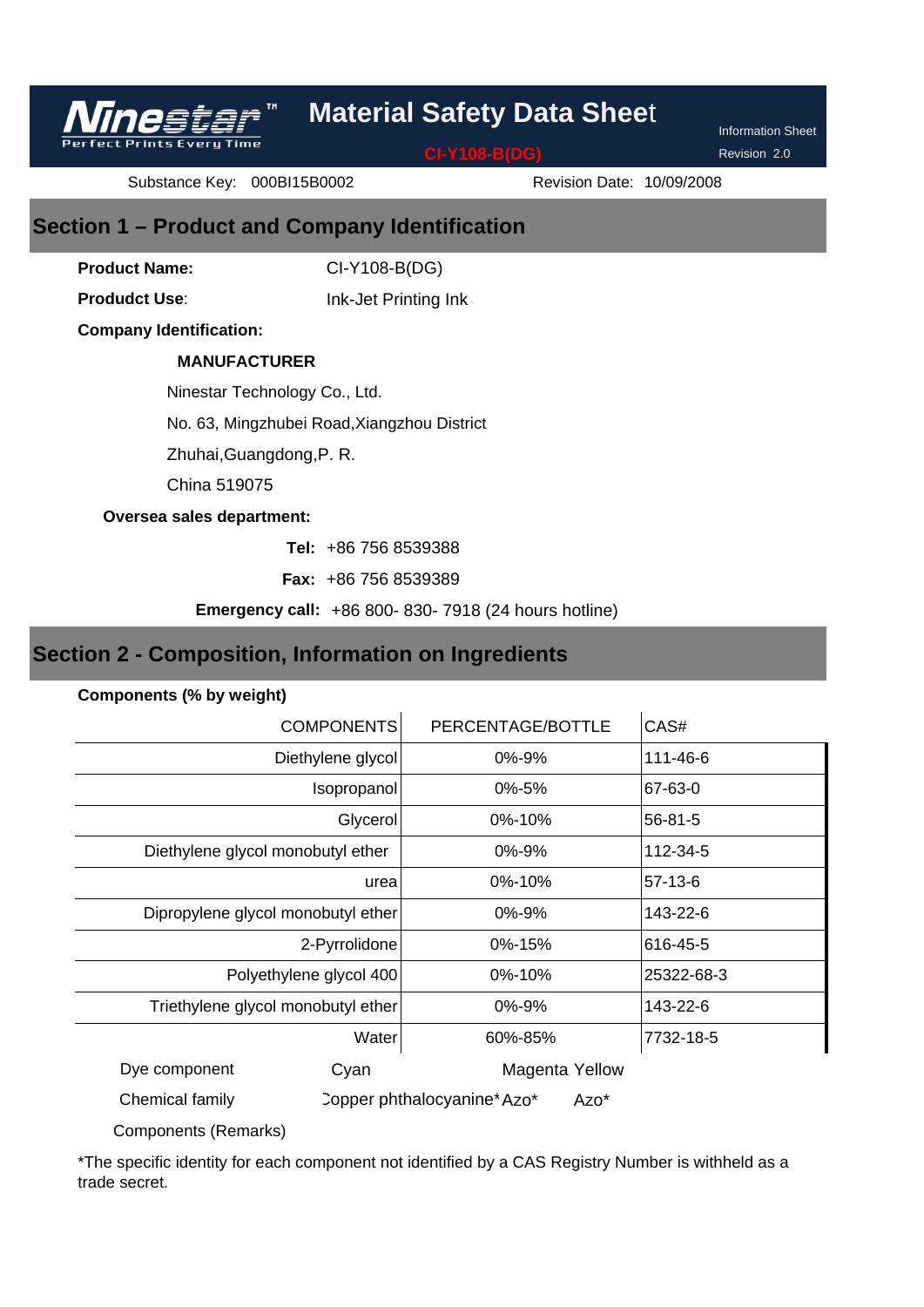

**CI-Y108-B(DG)**

Information Sheet Revision 2.0

## **Section 3 – Hazards Identification**

#### **Potential Health Effects**

THIS PRODUCT CAN BE USED SAFELY WHEN USED AS DIRECTED AND WHEN APPLICABLE SAFETY PRECAUTIONS ARE FOLLOWED.

### PETENTIAL HEALTH EFFECTS FROM PRODUCT

Potential routes of overexposure to this product are skin contact, eye contact and inhalation of vapor.

Ingestion is not expected to be a significant route of exposure for this product under normal use conditions.

There is no toxicity data available for this specific formulation. Any potential hazards are presumed to be due to exposure to the components.

### **ADDITIONAL HEALTH EFFECTS**

Since this mixture has not been tested as a whole to determine the hazards by all routes of exposure, information is provided for each hazardous component of the mixture to meet requirements of OSHA's Hazard Communication Standard (29 CFR 1910.1200). The effects noted occur from exposure to the pure component unless other noted.

#### **INFORMATION FOR COMPONENTS**

#### **Diethylene glycol**

Eye Contact - May cause eye irritation.

Skin Contact - May cause skin irritation.

Effects of Overexposure - Excessive exposure may cause gastrointestinal disturbances, nausea, headache and vomiting.

#### **Isopropanol**

Eye Contact - Contact with eyes may result in irritation.

Skin Contact - Contact with the skin may result in irritation.

Inhalation - Inhalation may result in respiratory irritation.

Ingestion - Ingestion may result in gastric disturbances.

Chronic Overexposure Effects - Developmental toxicity was seen in the offspring of rats at doses that were maternally toxic.

#### **Diethylene glycol monobutyl ether**

Eye Contact - Contact with eyes may result in irritation.

Skin Contact - Contact with the skin may result in irritation.

Inhalation - Inhalation may result in respiratory irritation.

Ingestion - Ingestion may result in gastric disturbances.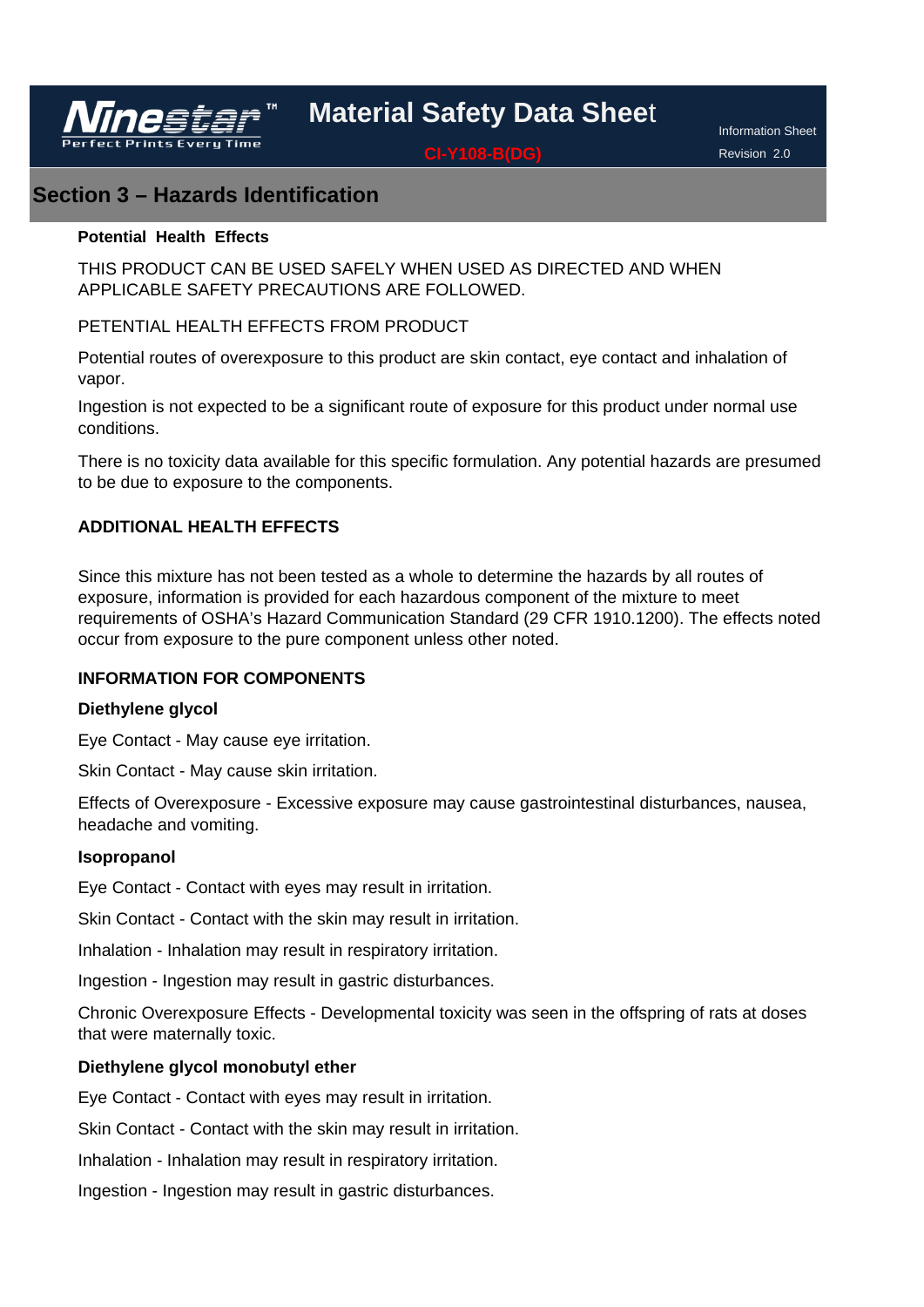**Material Safety Data Shee**t **CI-Y108-B(DG)**

Information Sheet Revision 2.0

Chronic Overexposure Effects - Developmental toxicity was seen in the offspring of rats at doses that were maternally toxic.

#### **Glycerol**

Eye Contact - May cause eye irritation.

Skin Contact - May cause skin irritation.

Effects of Overexposure - Excessive exposure may cause gastrointestinal disturbances, nausea, headache and vomiting.

#### **UREA**

Eye Contact -Effects on exposure: Irritation can occur upon contact with eyes. Skin Contact-Repeated or prolonged contact with skin may cause reddening, irritation and inflammation.

Inhalation-Mild irritation of the respiratory system may occur upon inhalation.

Ingestion Mild irritation of gastrointestinal tract may occur upon ingestion.

#### **Dipropylene glycol monobutyl ether**

Eye Contact - May cause eye irritation.

Skin Contact - May cause skin irritation.

Effects of Overexposure - Excessive exposure may cause gastrointestinal disturbances, nausea, headache and vomiting.

#### **2-Pyrrolidone**

Eye Contact - Contact with eyes may result in irritation.

Skin Contact - Contact with the skin may result in irritation.

Inhalation - Inhalation may result in respiratory irritation.

Ingestion - Ingestion may result in gastric disturbances.

#### **Polyethylene glycol 400**

Eye Contact - May cause eye irritation. Symptoms of exposure may include eye irritation or burning sensation.

Skin Contact - Prolonged or repeated contact may dry skin and cause irritation. Symptoms of exposure may include drying, cracking or inflammation of skin.

Inhalation - May cause respiratory tract irritation. Symptoms of exposure may include nasal discharge, hoarseness, coughing, chest pain and breathing difficulty.

Ingestion - Essentially non-toxic.

#### **Triethylene glycol monobutyl ether**

Eye Contact - May cause eye irritation.

Skin Contact - May cause skin irritation.

Effects of Overexposure - Excessive exposure may cause gastrointestinal disturbances, nausea, headache and vomiting.

Carcinogenicity Information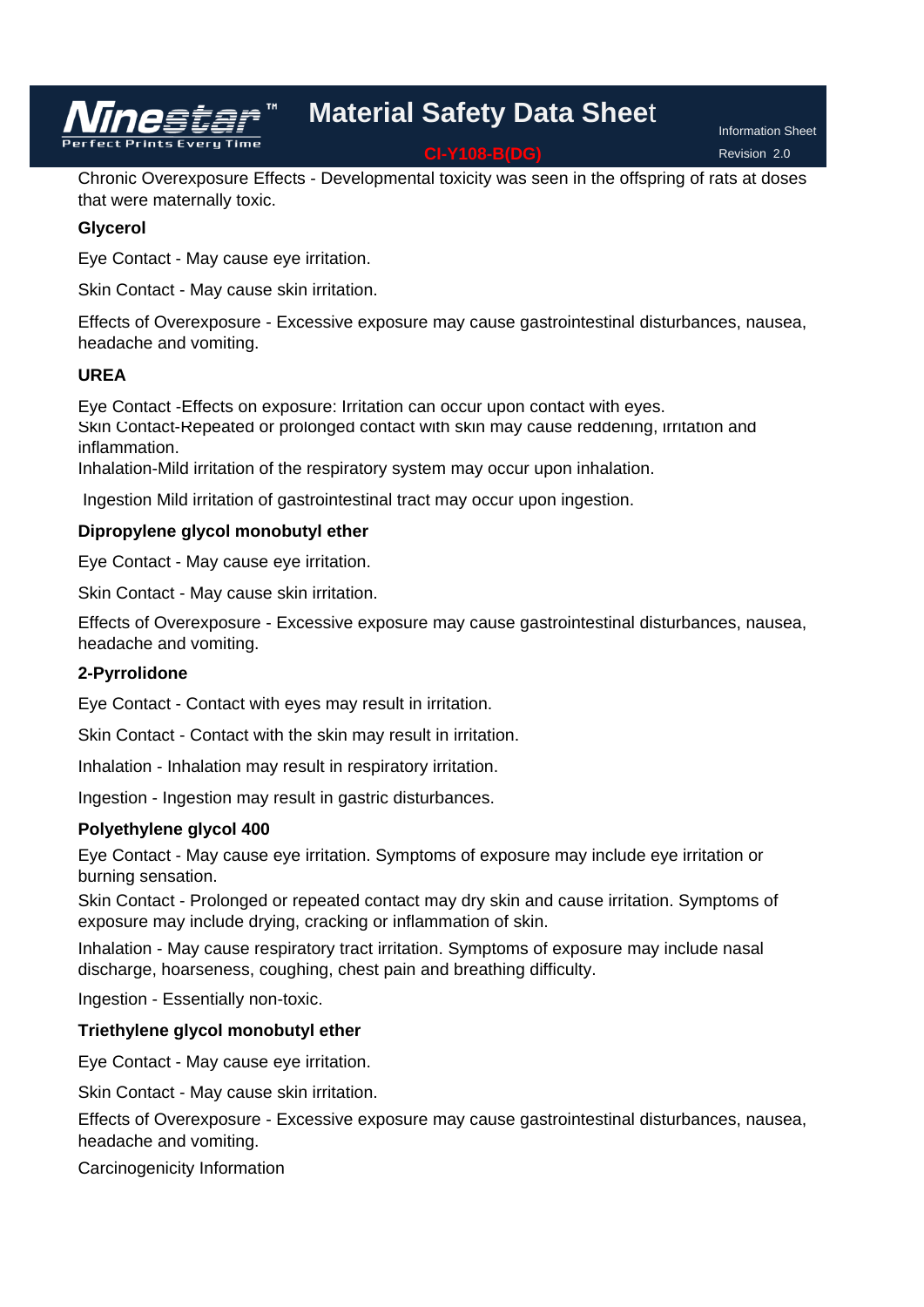**CI-Y108-B(DG)**

Information Sheet Revision 2.0

None of the components present this material at concentrations equal to or greater than 0.1% are listed by IARC, NTP, OSHA or other as a carcinogen.

## **Section 4 - First Aid Measures**

Vinestar

#### **First Aid**

| Eyes: | Immediately flush eyes with plenty of water for at least 15 minutes in case of contact.<br>Call a physician.                                            |
|-------|---------------------------------------------------------------------------------------------------------------------------------------------------------|
| Skin: | Immediately flush skin with plenty of water for at least 15 minutes while removing<br>contaminated clothing. Wash clothing before reuse.                |
|       | Ingestion: Ingestion is not an expected route of exposure during normal use of the product. If Ingested, consult a physician.                           |
|       | Inhalation If inhaled, remove to fresh air. If not breathing, give artificial respiration. If breathing is<br>difficult, give oxygen. Call a physician. |

### **Section 5 - Fire Fighting Measures**

#### **Flammable Properties**

Flash Point: >93.3 °C (>200 °F)

Method : Closed Cup

Approximate Flammable Limits in Air, % by Volume

LEL : Not available

UEL: Not available

Autoignition Temperature: Not available

Product is a nonflammable water-based solution.

Hazardous combustion products (gases/vapors) produced in fire can include carbon monoxide, carbon dioxide, nitrogen oxides, and smoke.

#### **Extinguishing Media**

Use media appropriate for surrounding material.

#### **Fire Fighting Instructions**

This product is not flammable. Use normal firefighting procedures for the area

### **Section 6 - Accidental Release Measures**

#### **Safeguards (Personnel)**

NOTE: Review FIRE FIGHTING MEASURES and HANDLING (PERSONNEL) sections before proceeding with clean-up. Use appropriate PERSONAL PROTECTIVE EQUIPMENT during clean-up.

#### **Initial Containment**

Dike spill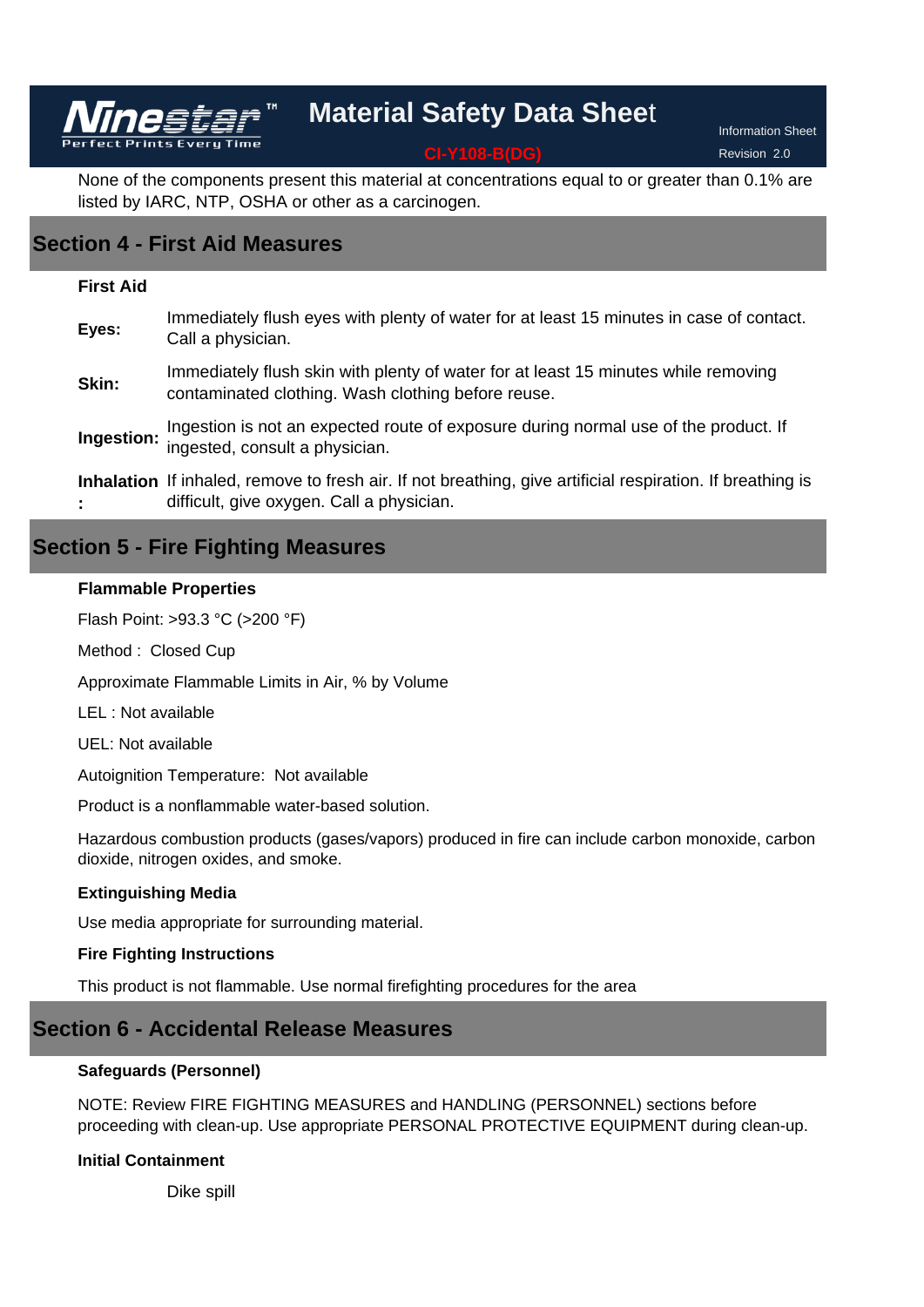**CI-Y108-B(DG)**

Information Sheet Revision 2.0

#### **Spill Clean Up**

Soak up with absorbent material.

## **Section 7 - Handling and Storage**

#### **Handling (Personnel)**

Avoid contact with eyes, skin, or clothing.

## **Section 8 - Exposure Controls, Personal Protection**

#### **Personal Protective Equipment**

#### EYE/FACE PROTECTION

Wear safety glasses. Wear coverall chemical splash goggles and face shield when the possibility exists for eye and face contact due to splashing or spraying of the material.

#### **RESPIRATORS**

Respirators are not needed for normal use.

#### **PROTECTIVE CLOTHING**

If there is potential for significant dermal contact wear appropriate impervious clothing and gloves.

#### **Applicable Exposure Limits and Exposure Data**

#### **WATER**

PEL (OSHA) : None Established

TLV (ACGIH) : None Established

LD50 (rat, oral) : >90 mL/kg (RTECS)

LC50 (rat, inhalation/4 hr.) : No data available

#### **Diethylene glycol**

PEL (OSHA) : None Established

TLV (ACGIH) : None Established

LD50 (rat, oral) : >12565mg/kg(RTECS)

LC50 (rat, inhalation/4 hr.) : No data available

#### **Isopropanol**

PEL (OSHA) : None Established

TLV (ACGIH) : None Established

#### LD50 (rat, oral) : >5.47g/kg(RTECS)

LC50 (rat, inhalation/4 hr.) : No data available

#### **Diethylene glycol monobutyl ether**

PEL (OSHA) : None Established

TLV (ACGIH) : None Established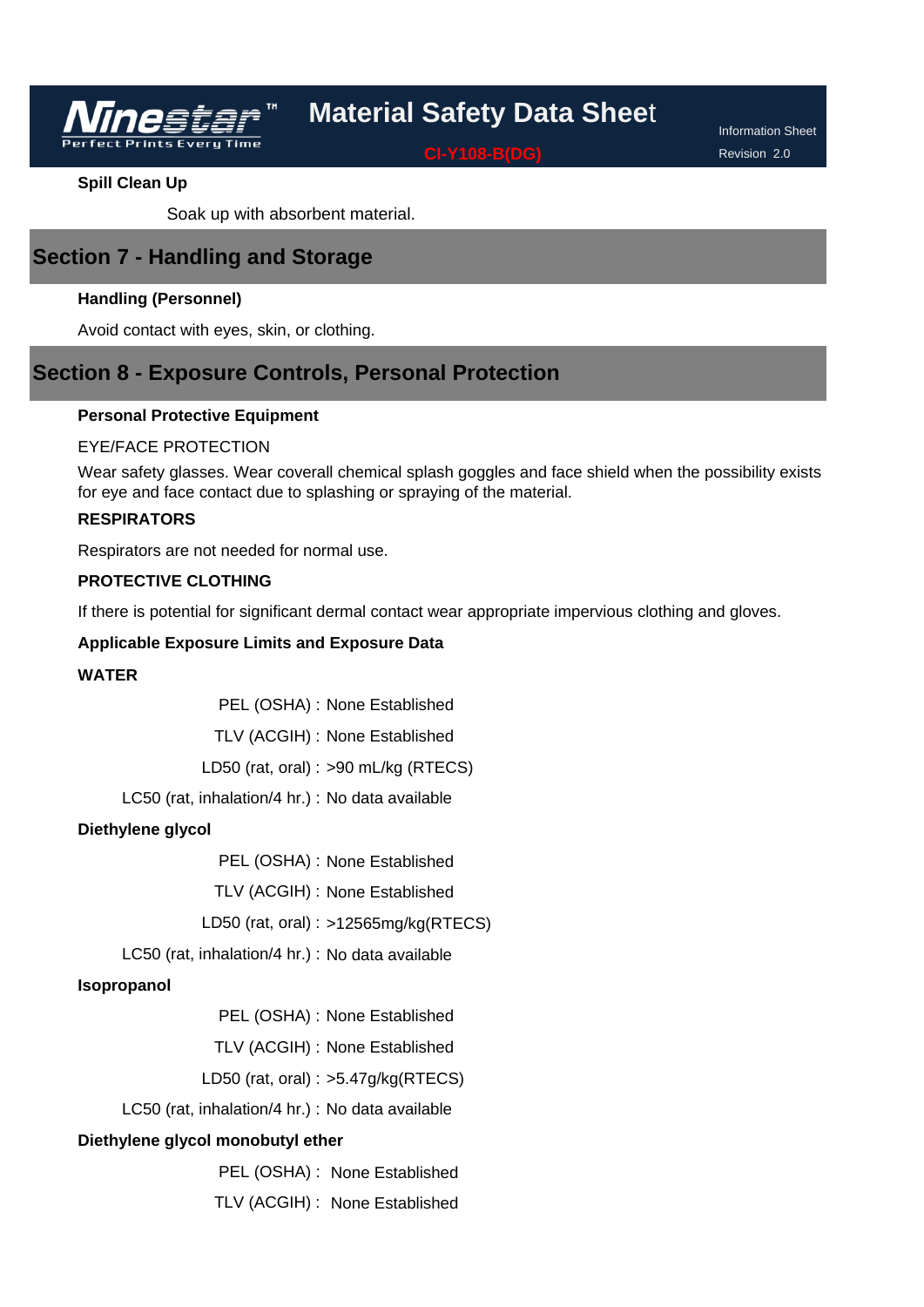#### **CI-Y108-B(DG)**

Information Sheet Revision 2.0

LD50 (rat, oral) : None Established LC50 (rat, inhalation/4 hr.) : No data available **Glycerol**

PEL (OSHA) : None Established

TLV (ACGIH) : None Established

LD50 (rat, oral) :  $>5.2$  g/kg(RTECS)

LC50 (rat, inhalation/4 hr.) : No data available

#### **UREA**

PEL (OSHA) : None Established

TLV (ACGIH) : None Established

LD50 (rat, oral) : >14.3g/kg(RTECS)

LC50 (rat, inhalation/4 hr.) : No data available

#### **Diprolene glycol monobutyl ether**

PEL (OSHA) : None Established

TLV (ACGIH) : None Established

LD50 (rat, oral) : >14.3g/kg(RTECS)

LC50 (rat, inhalation/4 hr.) : No data available

#### **2-Pyrrolidone**

PEL (OSHA) : None Established

TLV (ACGIH) : None Established

LD50 (rat, oral) : >5000mg/kg(RTECS)

LC50 (rat, inhalation/4 hr.) : No data available

#### **Polyethylene glycol 400**

PEL (OSHA) : None Established

TLV (ACGIH) : None Established

LD50 (rat, oral) : >384000mg/kg(RTECS)

LC50 (rat, inhalation/4 hr.) : No data available

#### **Triethylene glycol monobutyl ether**

PEL (OSHA) : None Established

TLV (ACGIH) : None Established

LD50 (rat, oral) :  $_{>14.3g/kg(RTECS)}$ 

LC50 (rat, inhalation/4 hr.) : No data available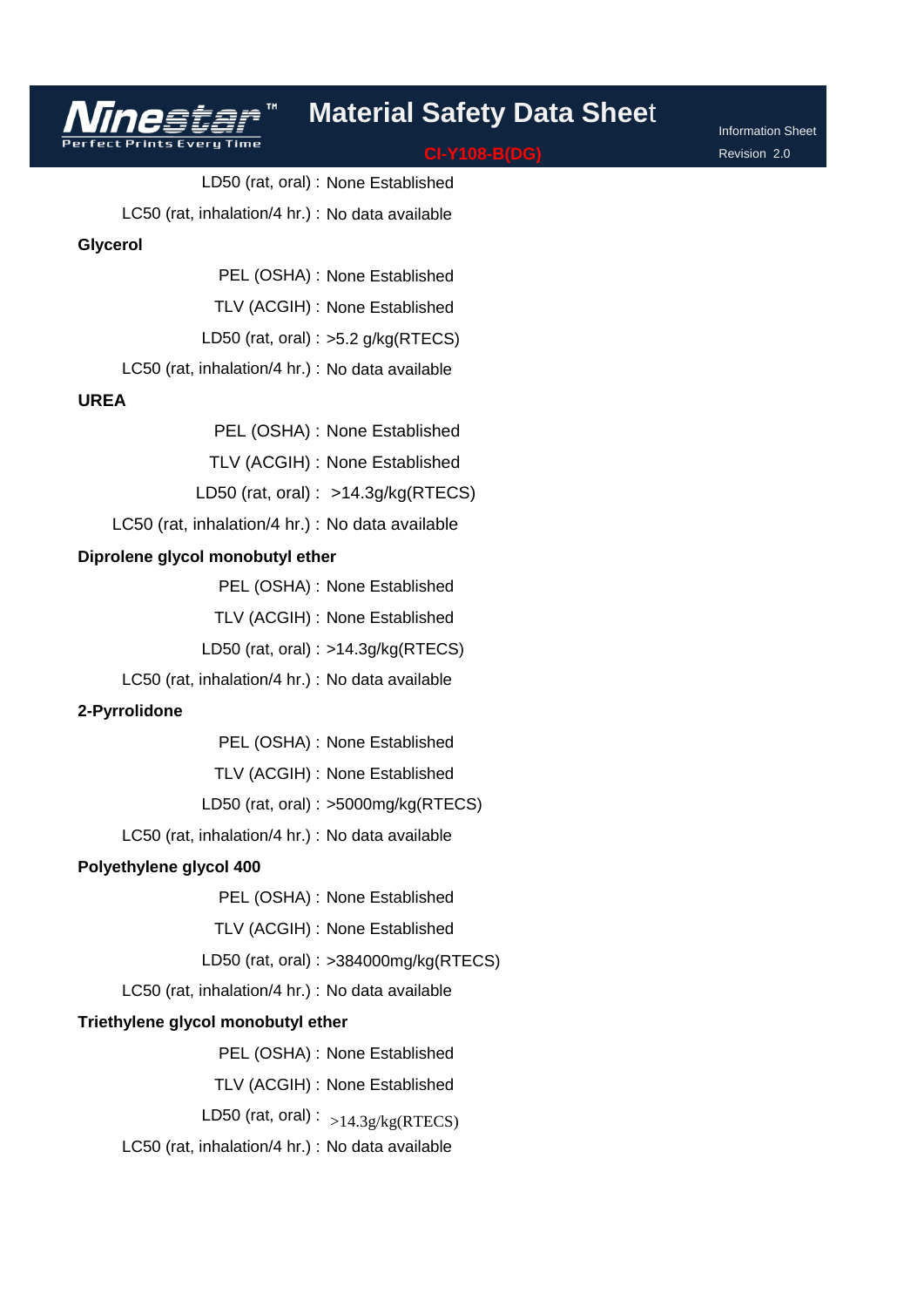

Information Sheet Revision 2.0

# **Section 9 - Physical and Chemical Properties**

#### **Physical Data**

Form : Liquid  $Color: CI-Y108-B(DG)$ Odor: Slight Solubility in Water : Miscible pH : 7~9 Specific Gravity :  $> 1$ 

#### **Other Information**

Flash Point : >93.3 °C (>200 °F)

Method : Closed Cup

Approximate Flammable Limits in Air, % by Volume

LEL : Not Available

UEL : Not Available

Autoignition Temperature : Not Available

## **Section 10 - Stability and Reactivity**

#### **Chemical Stability:**

Stable under normal temperatures and pressures.

#### **Incompatibilities with Other Materials:**

None reasonably foreseeable.

#### **Decomposition:**

Decomposition does not occur during normal use.

#### **Polymerization:**

Polymerization will not occur.

## **Section 11 - Toxicological Information**

#### **Animal Data**

No data available for product.

### **Section 12 - Ecological Information**

#### **Ecotoxicity:**

No data available for product.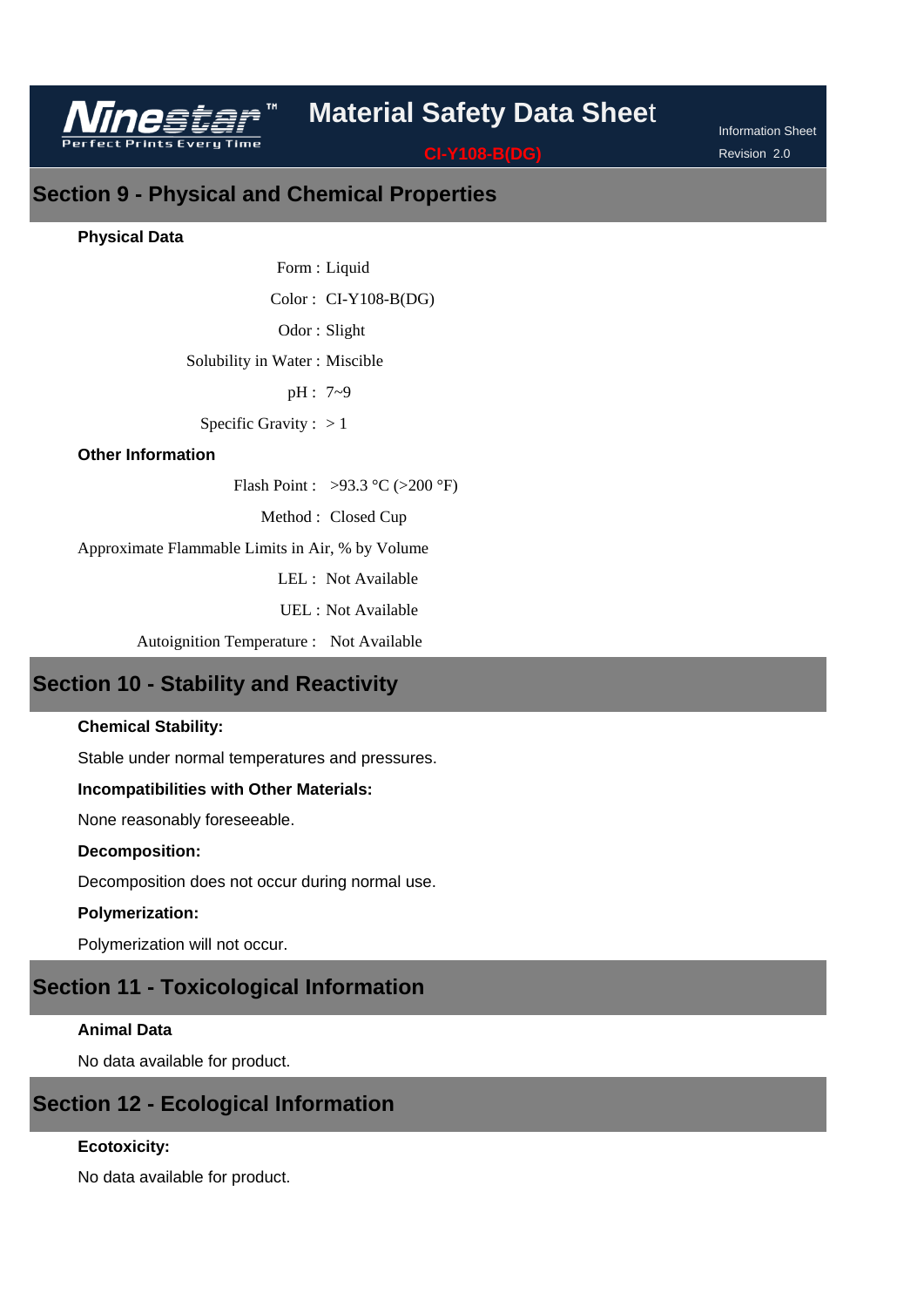

**CI-Y108-B(DG)**

Information Sheet Revision 2.0

#### **Physical:**

No information available.

#### **Other:**

No information available.

## **Section 13 - Disposal Considerations**

#### **Waste Disposal**

DO NOT DISCARD INTO ANY SEWERS, INTO ANY BODY OF WATER, OR ON THE GROUND.

Treatment, storage, transportation, and disposal must be in accordance with applicable Federal, State/Provincial, and Local laws and regulations.

### **Section 14 - Transport Information**

(Not meant to be all inclusive)

DOT (Domestic Surface) : Not regulated

ICAO/IATA (Air) : Not regulated

IMO/IMDG (Ocean) : Not regulated

## **Section 15 - Regulatory Information**

#### **U.S. Regulations**

Federal Regulations

TSCA Inventory Status –

All components of this product are listed, or exempt from listing, on the TSCA 8(b) chemical inventory.

TSCA Section 12(b) Export Notification –

This product can contain: None

#### **European Union Regulations**

EU Inventory Status –

All components of this product are listed, or are exempt from listing, on the EINECS chemical inventory.

Transport Information –

This product is not classified as dangerous within the meaning of transport regulations.

Labeling –

This product does not need to be labeled in accordance with EC-Directive 1999/45/EC.

1

# **Section 16 - Additional Information**

### **HMIS® Rating**

Health :